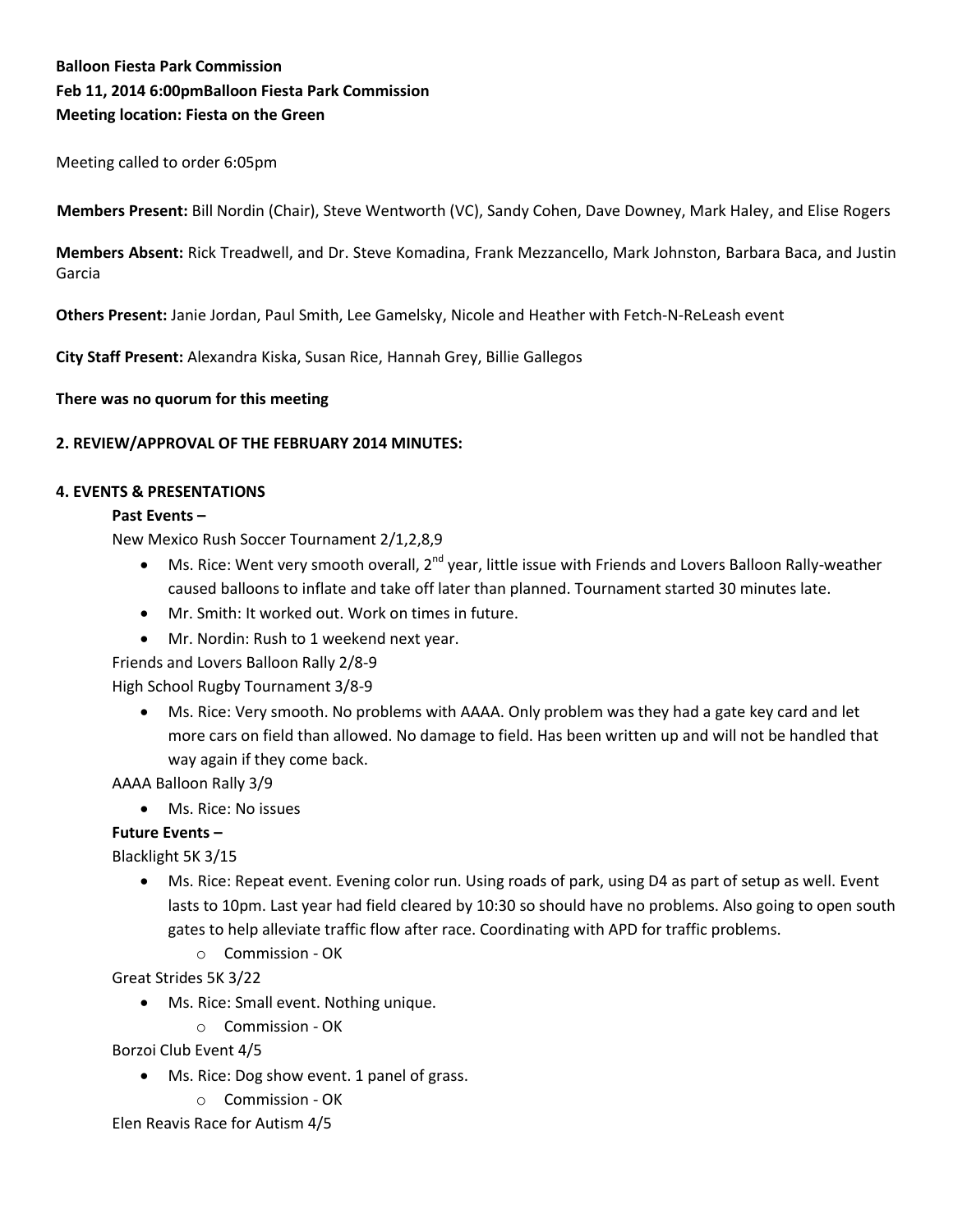- Ms. Rice: Two events know about each other. Meet with dog group next week to plan for going across walkers for 2 hours of overlap.
- Mr. Wentworth: Do event sponsors bring spray to neutralize grass?
- Ms. Rice: They are bringing dog bags and combing park. Eric did not have issue with dog pee because of area of event compared to size of park. They are responsible for picking up every bit.
- Mr. Wentworth: One event a few years ago had spray to neutralize ammonium to keep the grass from turning yellow.
- Ms. Rice: Will bring that up.
- Ms. Rogers: Watering really good after does better than any spray.
- Ms. Rice: Will be watering Sunday night, event is Saturday.
	- o Commission OK

Fetch-N-Releash-May 31-June1

- Ms. Rice: Presenters Heather and Nicole are here. Area of use: D7, 3000 people, first time, afternoon, no alcohol, porta potties because of size of event, dog rescue event, sponsored by the City of Albuquerque, set up May 31st
	- Brought to Commission because of number of people and dog event.
- Heather and Nicole: Great Dane Rescue, bring animal shelters and animal rescue groups. Very optimistic with 3000 people. Hope to have 28 rescues, 51 vendors. All animals must be fully vaccinated, microchips will be recorded. Hope to have food vendors. Family friendly event. Family dogs must also be spayed and neutered.
- Mr. Nordin: Proceed on and will confirm later.

Children's Freedom Fest

- Ms. RIce: Small event, gathering of first responders, 2 times before, teach children respect for freedom in United States and for how it was established. 500 people at most. In the past had BCSO helicopter land on D3. A1 helicopter. No porta-potties because only 500 people.
- Mr. Nordin: Will confirm later.

High School Cross Country Meet- Aug 28

 Ms. Rice: Repeat event of last year but scaled down. Local/regional invitational with up to 60 teams (10- 15 runners/team). Will close down entire park. 5K course. First race at 5pm, last race at 7:30pm. Will be porta-potties to accommodate 2000 people. Will be charged for time Golf Training Center is closed and for north field.

Before commission because of number of attendants.

- Mr. Nordin: Did AMAFCA sign off?
- Ms. Rice: They know about it. They signed off last time. Will not proceed without AMAFCAs permission. o Commission - OK

Celtic Festival - May 15-16

- Ms. Rice: Repeat event. No sheep this year. Two music stages on D7 on grass about 3 feet above grass. Eric says since stages are not on grass it should not damage grass. Will have a beer garden and full security. Will be going to city permit meeting next week. Pony ring on sand on D7.
- Mr. Wentworth: Tents on asphalt because of wind?
- Ms. Rice: They put up large tents and will water barrel them this year. Anything larger than 20x20 needs to be secured in ground. Eric has layout of where all pipes are. Will be in same area as Balloon Fiesta has some tents.
- Ms. Kiska: Go out in advance and spray paint where all pipes and everything is.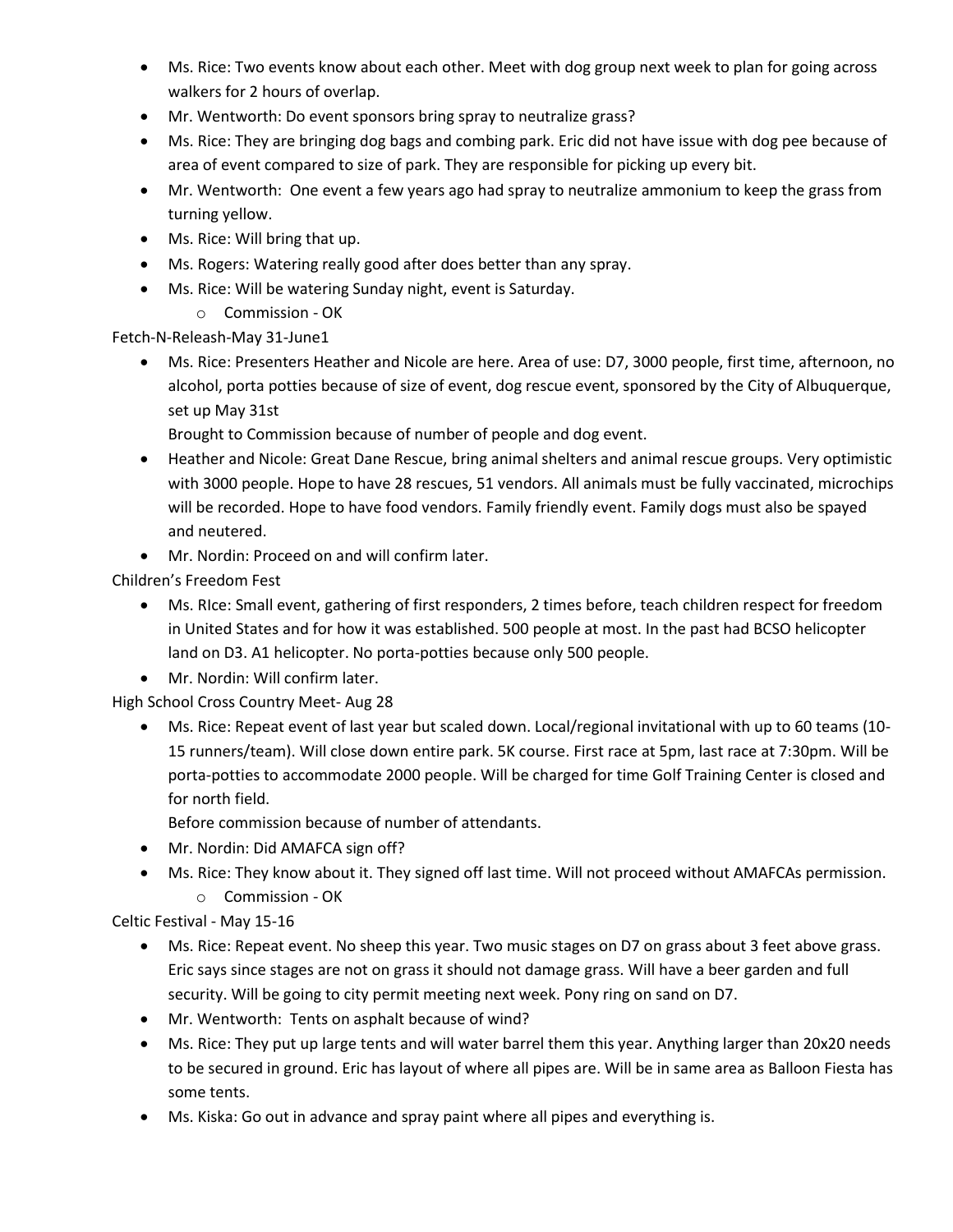- Ms. Rice: They understand the damage deposit will be hit if all holes are not filled. They have a \$5000 deposit.
- Mr. Wentworth: There is a \$2000 penalty clause if they damage asphalt and did not repair anything.
- Mr. Smith: Existing canopy is no longer there.
- Mr. Nordin: All in favor.
	- o Commission OK

### **5. REPORTS / UPDATES**

### **Department of Municipal Development**

### **Albuquerque International Balloon Fiesta**

- Mr. Smith: Nothing new to report. Concerned about the condition of Main Street, but cannot seal this year because it takes a month to sink in and they do not get the field until September. Would need to seal 1st of August. Look into sealing it for 2015.
- Ms. Rice: If events could use north parking lot would that be something we can do? Could flag off Main Street.
- Mr. Nordin: In August we have a couple runs.
- Ms. Rice: Nothing using Main Street. All color runs subject to where approved. Could change course.
- Following discussion: Would need porta-potties because people would not have access to restrooms.
	- o Main Street is vendor's row.
	- o Nobody could come in from East. Only could enter park from North or South.
	- o Last done at least 5 years ago.
	- o Can anticipate this every 5 years.
	- o Ideal: city resurfacing
	- o Check for other types of seal coating. Millings instead of asphalt.
	- o Is there a way to do it so people can park on East and still come in and do that part in September?
	- $\circ$  Mr. Smith: Will look into it. Could do southern half August 1<sup>st</sup> and northern half august 15<sup>th</sup> and work around it.
	- o Will be recurring, plan for future. Mostly millings, very little asphalt.
	- o Can use Nazareth for testing if needed.

## **Anderson Abruzzo Albuquerque International Balloon Museum**

- Mr. Cohen: Awarded \$277,111 by state legislature for preservation projects. Plan to use money to deal with light problems in exhibit areas, new HVAC in storage facilities. New artwork in tribute area very soon. Sky portal, public art piece, supposed to be up by July.
- Mr. Nordin: Official unveilings?
- Mr. Cohen: Yes, thinking about if it will be during Fiesta or not. Maybe a smaller one before and a larger one during Fiesta.

## **Environmental Health Department**

- Mr. Gallegos: Welcome Paul Olsen. Will be doing some small repairs at landfill, will be offzone for balloonists. Hold on Nazareth.
- Ms. Jordan: Any more thefts or vandalism?
- Mr. Gallegos: 2 thefts-cut fence but nothing was taken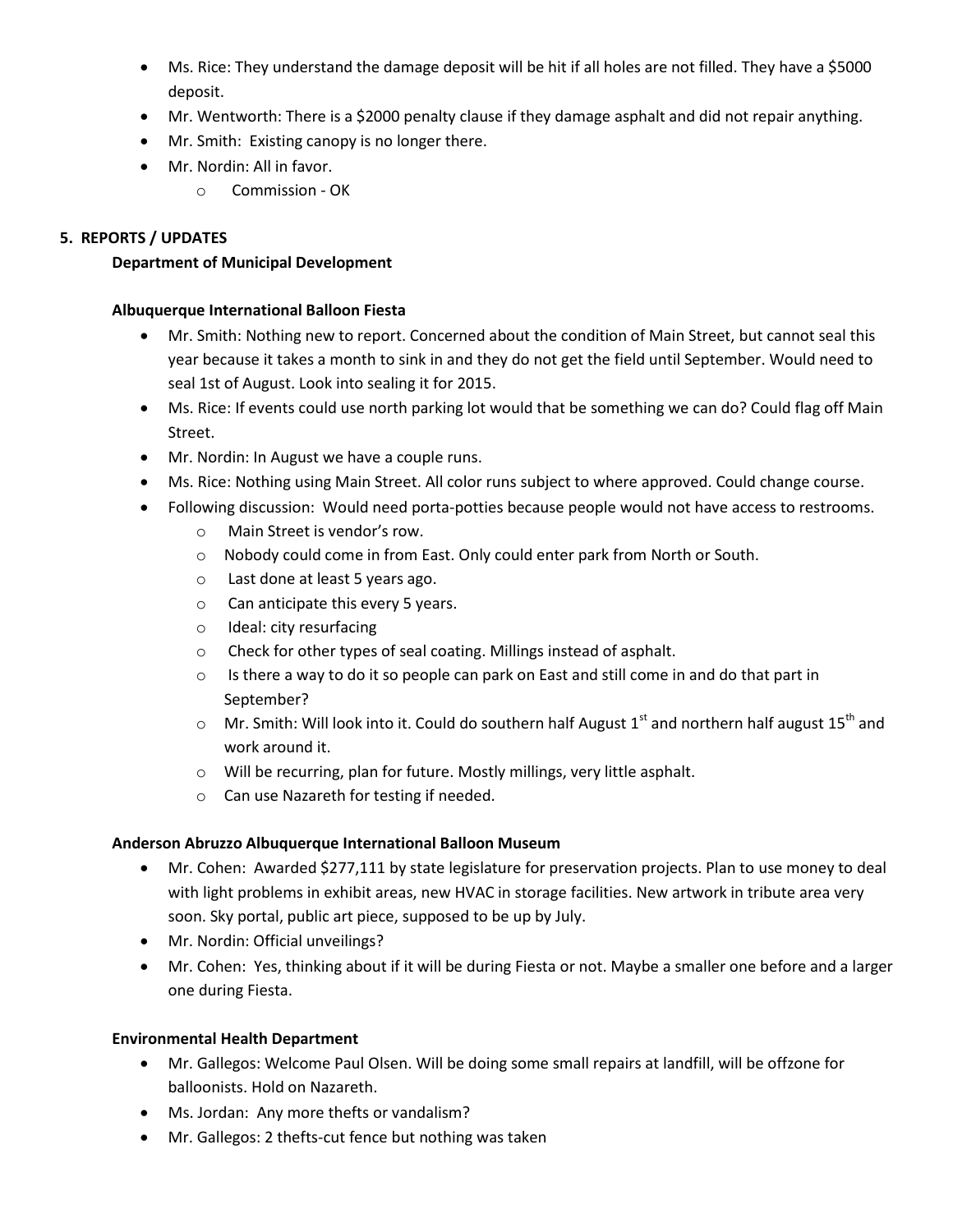### **Parks & Recreation**

- WRI / Verizon update
- Ms. Rice: They will be providing updated drawings of site proposal next week. Similar to what they have but trying to accommodate what they took away from meeting. Will send out before next meeting. Discuss at next meeting.
- Digital Sign update
- CPU mailed to Florida, plug in wire at ground level

# **Park Annual Report progress**

- Mr. Nordin: Worked with Alex on annual report. Couple ways to look at it.
- Ms. Kiska: Put together draft. Look at and give feedback over next month. Find councilman (Brad Winter) to sponsor presentation of annual report or get executive communication through parks and recreation.
- Mr. Nordin: Already set up with council.
- Ms.Kiska: Will send out electronically in the next day or 2. Will have discussion at next meeting. Only section not included is Balloon Museum. Blank page is where that will go. Information from commission minutes, previous employee reports.
- Mr.Nordin: Discussed having similar thing in 2-3 pages with bullet points. Summary sheet. Think about what direction to go.
- Ms. Kiska: A lot of information that needs to be shared. Bullet points are good but longer narrative is also important. Maybe both. Need feedback next month. 3 weeks to send feedback so it can be updated by next meeting.
- Mr. Wentworth: Need to have bullet points as executive summary then have longer narrative. Old one was very comprehensive and had bound set of attachments. More bullet points and headings.

# **Signage for park – Committee meeting 4:30pm 3/11**

- Ms. Kiska: Discussion and presentation from Design Concern US, Jamie Jetwalker. Where to go as far as professional signage at park. Same company that did red and gray signs at UNM campus. Signs that comply with ADA, safety, creates theme, brands area, and sets it apart from rest of community. Also have flow that is easy to understand. In the discussion phase. Need to get approval from parks and recreation for assessment to be done. Over years phase different steps of signage process because it will be over \$100,000. Signage of gates, permanent structures. Very impressed with presentation. Good way to set it apart as special event park.
- Ms. Rogers: What will origin be of branding? City department?
- Ms. Kiska: Would come from design company as part of the whole package. Would tie into ballooning and would distinguish it from the rest of the parks. Brand incorporated in signage.
- Ms. Kiska: One of end results would be a manual that would go along with park to identify signs, theme, color.
- Mr. Nordin: Scope very large. Started on Alameda. Start bringing it in from far parts. Way finding.
- Ms. Kiska: Look at and identify milestones.
- Ms. Rogers: Company would go to different groups to determine needs before putting entire package together.
- Mr. Nordin: Same company did UNM, Presbyterian, and downtown signs.
- Mr. Wentworth: Any discussion on needed signs for activities on park? Liability issues with kids on park and people bringing dogs.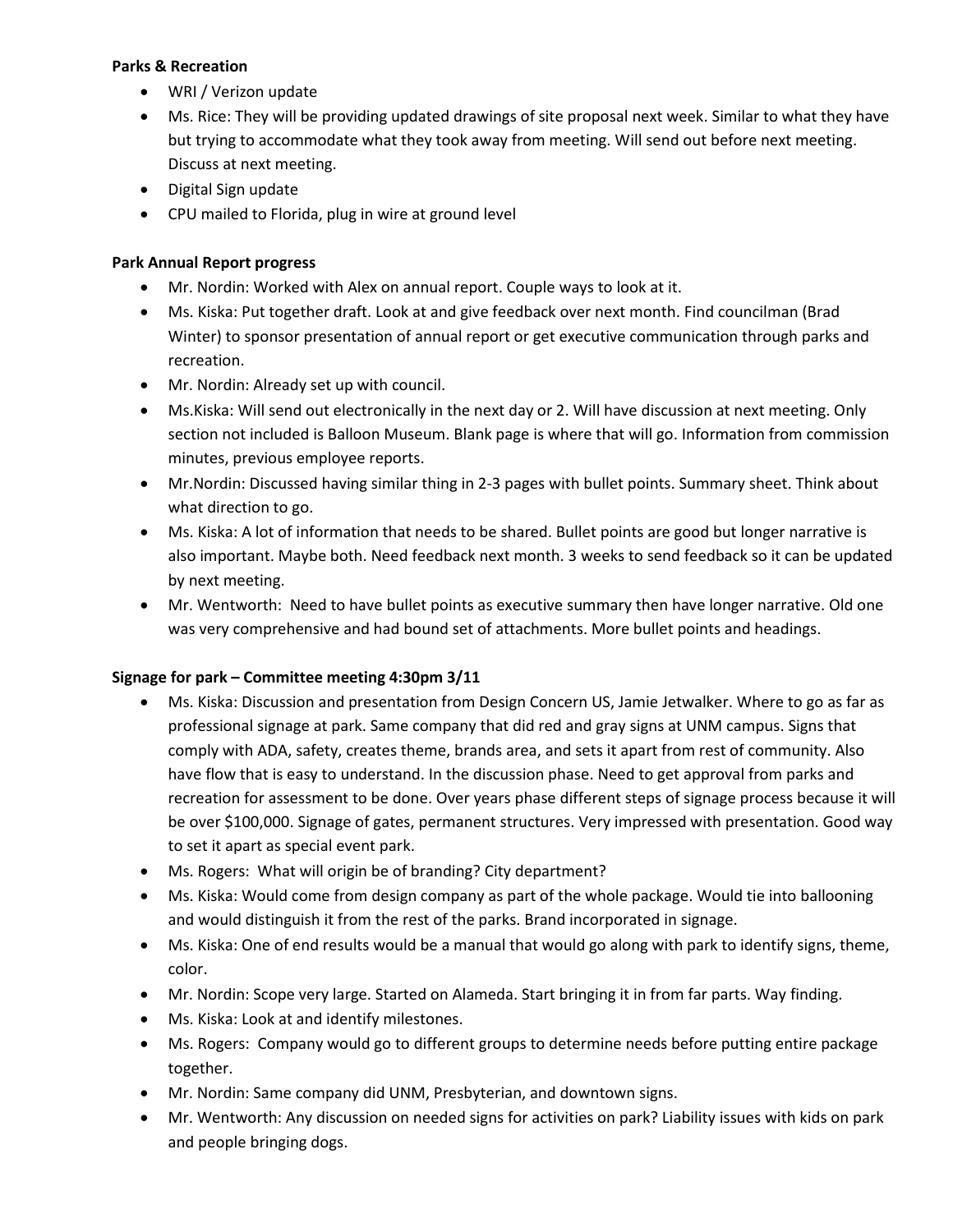- Mr. Nordin: Today was focused on what company could do. On field signs would be a different meeting.
- Mr. Wentworth: On field signs need to be looked at.

#### **6. OLD BUSINESS:**

### **Capital Improvements to the Park**

- Ms. Rice: Updated versions of pavilion handed out. Also sent electronically.
- Mr. Wentworth: Development in neighborhood needs to provide plans and information. Got packet of information. Wants to submit to EPC on April  $10<sup>th</sup>$  but board has not approved yet.
- Mr. Nordin: Raised height. Is that a concern?
- Mr. Smith: New height ok to balloon fiesta. Anything over 26 feet is east of eastern most edge of E1 and no less than 195 feet from center line of the north edge of E1. That gives balloons enough time to climb and clear pavilion. Cannot tell just by eyeballing it.
- Mr. Nordin: Is this something we would like them to come talk to us next month about?
- Mr. Wentworth: Suggest they come to next meeting with full presentation. Should have come to board earlier.
- Mr. Nordin: Next commission meeting is April  $8<sup>th</sup>$ . EPC meeting is April  $10<sup>th</sup>$ .
- Mr. Wentworth: Not enough time to make changes between meetings. Can delay EPC 30 days.
- Mr. Nordin: Cannot approve tonight with no quorum. Would not be done in time to go to EPC before the  $10^{\text{th}}$ .
- Mr. Wentworth: Postponing by 30 days would allow time for review and changes. Entire quorum needs to be there. AIBF needs to review and check heights. Ordinance gave commission standing to address EPC. This needs to go through process.
- Mr. Nordin: Mail packet to members not at meeting. Invite to next meeting.
- Mr. Wentworth: Suggest sending letter to EPC to request deferring for 30 days.
- Mr. Nordin: EPC can make changes too. Going to EPC in April could be a beginning step, gives them a chance to give ideas and ask questions too. Allow them to go ahead even though changes may be made.
- Ms. Kiska: 2 weeks to review and have a special meeting with architects in 2 weeks. Still allows time for EPC review. Would need to have quorum at meeting.
- Mr. Wentworth: Ordinance gave standing to appear before EPC. Do this in deliberate manner and need entire board here. Allow comprehensive presentation.
- Ms. Kiska: Would everyone be able to come back in 2 weeks for special meeting?
- Mr. Nordin: Would 2 weeks allow time to make changes? 30 days would allow time.
- Mr. Wentworth: City project needs to go through city processes. Would like to see board have time to look at this.
- Mr. Wentworth: Section F of Ordinances. Part of charge of commission is to review these things.
- $\bullet$  Mr. Nordin: Delay by 30 days. Have Lee come to April 8<sup>th</sup> meeting with presentation. Make sure to have anticipated quorum.
- Mr. Nordin: Need to adjust if no quorum anticipated. Advertise that we need everyone at next meeting and get commitment. Ask that it gets delayed 30 days.

### **Park Policies & Park Funding Priorities**

### **How to recognize past Board / Commission members**